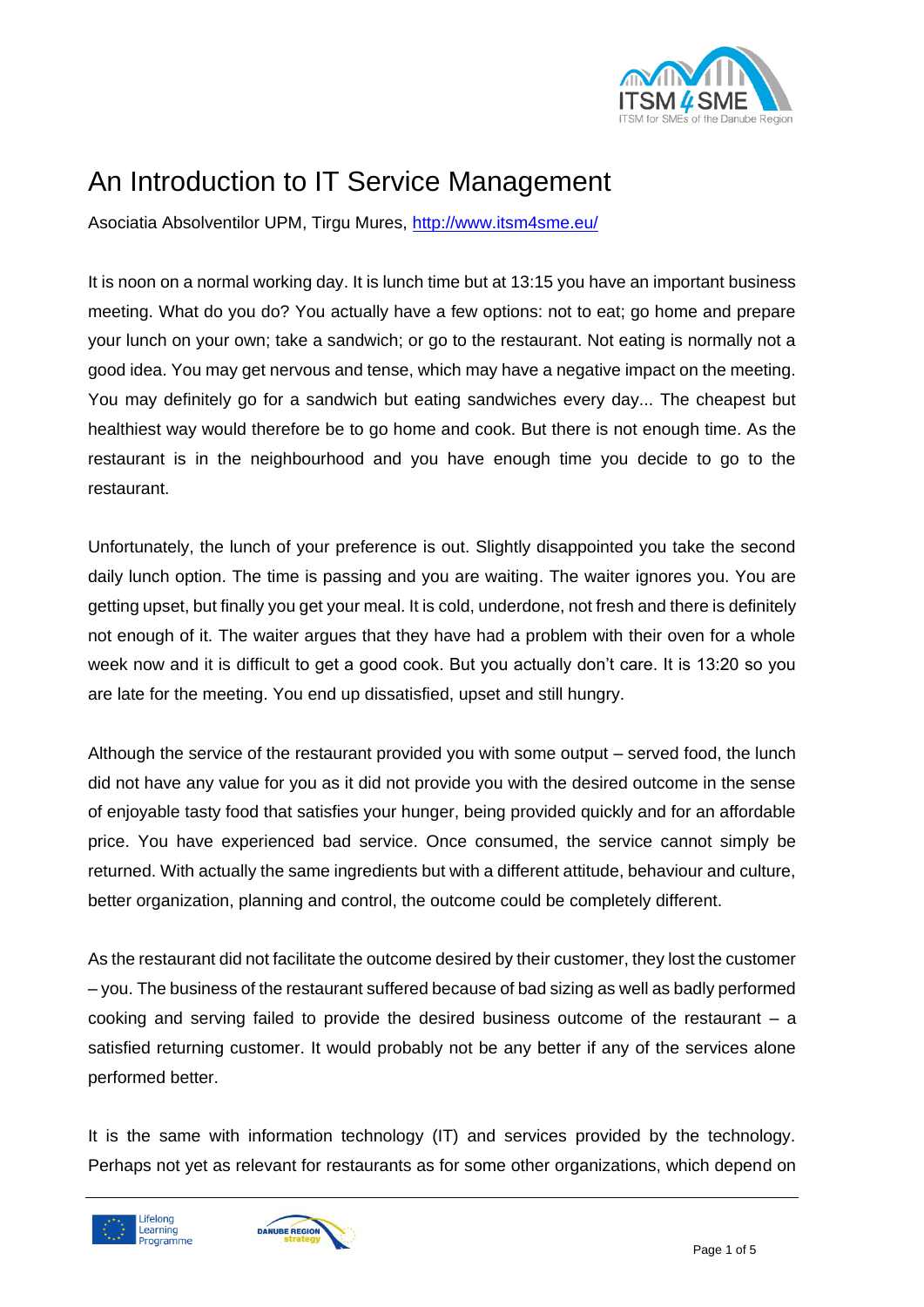

timely processed and quickly provided information, IT can provide significant business value. It may even represent a source of sustainable competitive advantage. But as with the food ingredient, the technology itself will not provide or facilitate desired business outcomes. It has to provide valuable services that have to be used adequately in the value chain. It is not only important what is provided but also how it is provided. In the same way the knowledge about how to run a successful restaurant and its effective operations management provide value to the restaurant, IT service management (ITSM) provide value of IT for the business. No matter if IT services are provided internally or by external IT service provider. As it was mentioned earlier, preparing lunch on your own seems to be cheaper and healthier, but in modern times with contemporary life dynamics this is often not possible. You either go to the restaurant or eat sandwiches every day. There are people that do the latter - perhaps because they have a late dinner afterwards. The preferences should therefore also be taken into the customer value equation.

What about size? Does it mean that a meal in small restaurants is cheaper or not that good? Not at all. The importance of knowledge about how to harness all and every single service into the end-to-end value stream does not depend on size of a restaurant or an organization. Small organizations may sometimes provide even greater value to their customers. Knowledge about how to manage services is different but not less important. IT service management is therefore as important for large as for small and medium sized business. Since the best practice in IT service management was actually developed for large organizations it needs some further adjustments and simplification for small and medium sized organizations. Although simple is not always easy.

The foremost goal of IT service management is to align IT services and the associated technologies (hardware/software) to the business process and to guarantee the best possible support of financial processes by the IT organization. IT Service Management describes the conversion of the information technology to customer and service orientation. Conversely, innovative information technologies can affect the business model and the underlying processes. Therefore, IT should not be seen as a supporting function, but as a means for preparing the way that enables the small and medium enterprises (SME) to open up new business areas.

By introducing simple ITSM principles, an SME can manage its IT processes and IT services efficiently and effectively and thus provide users with an optimal IT landscape that is less



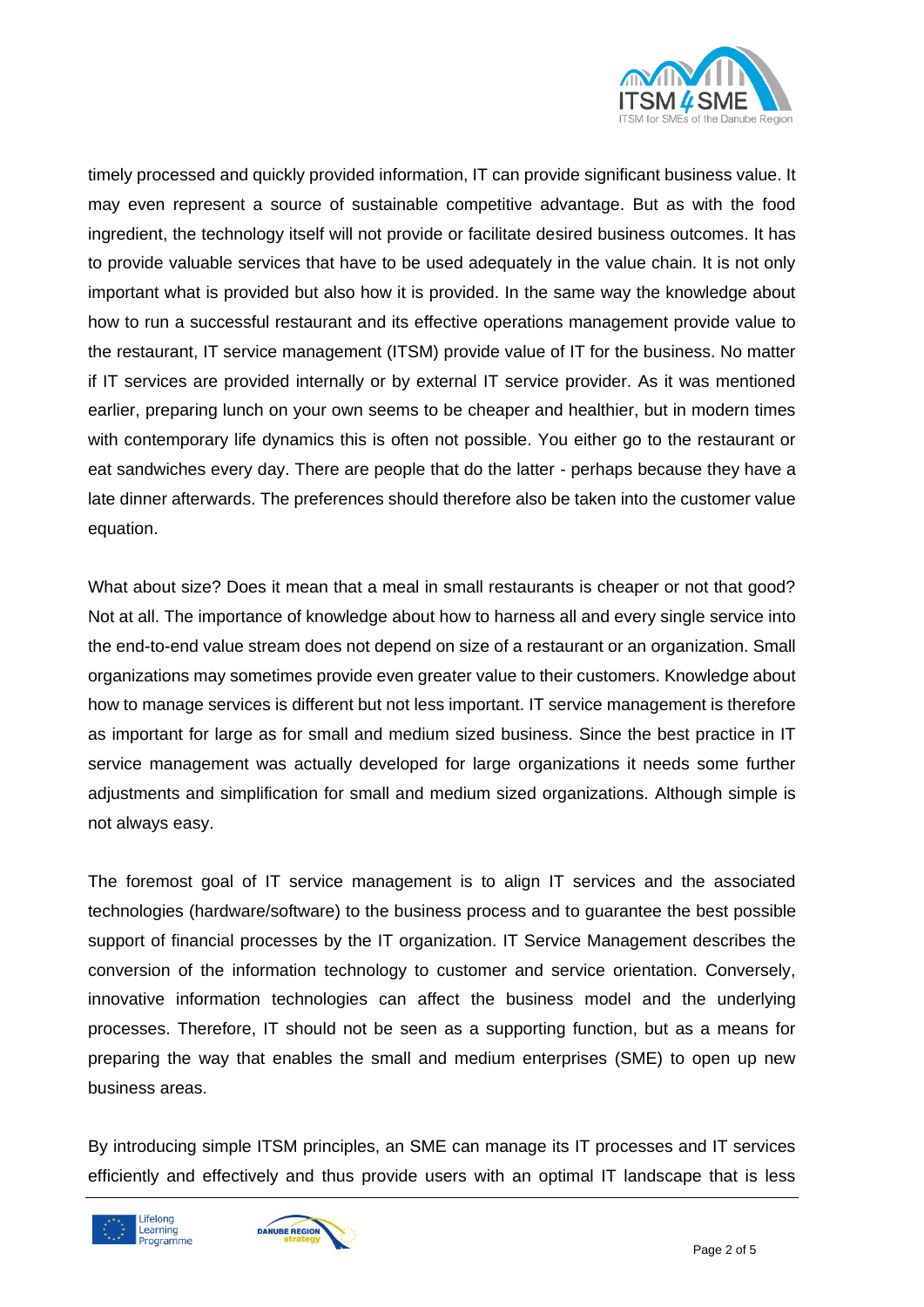

susceptible to interruption and thus also more cost-effective over the long term.

A simplified ITSM method provided within the European project ITSM4SME can support an SME in the following points:

- **Making it clear what value is contributed by IT.** In many cases, IT is viewed only as a cost factor; therefore, SMEs often cut costs in the wrong places. However, if the added value of IT is clearly evident, the investment decision is on a different basis.
- **Planning the IT / business strategy.** Precisely for SMEs, planning ahead is important. Therefore, the IT landscape should be structured so that it can respond flexibly to changing requirements of the business processes. The objective is to integrate and align IT so that it provides optimum support to business objectives (business alignment).
- **Legal assurance (IT compliance).** SMEs are subject to an increasing number of legal regulations related to data and IT (e.g. Data Protection acts); when granting credit, a company's IT landscape also plays an increasingly important role (see Basel II). If SMEs follow the ITSM philosophy, they will be in conformity with many of these regulations and be able to recognize the corresponding gaps.
- **Monitoring IT effectiveness and efficiency based on clear performance indicators.**  You can't manage what you can't measure. Therefore, for SMEs, it is important to define corresponding performance indicators and operating figures (known as Key Performance Indicators – KPI) to verify the quality of IT services and take appropriate measures.
- **Introducing an IT optimisation process (Continual Service Improvement).** Business process changes and new technologies are reviewed continually. Things that seem "optimal" today can already be out of date tomorrow.
- **Improved change management.** We are all familiar with the situation: soon after a new computer or software program is purchased, it no longer works the way it should. ITSM processes help SMEs identify these kinds of problems before they occur and eliminate them directly.
- **Better outsourcing, insourcing and smart sourcing options.** An SME cannot and should not deal with all IT questions on its own, as comprehensive management ties up too many resources. ITSM gives SMEs a way to easily identify which IT services should be outsourced. It also helps to manage external service providers so that there is neither too much nor too little capacity.



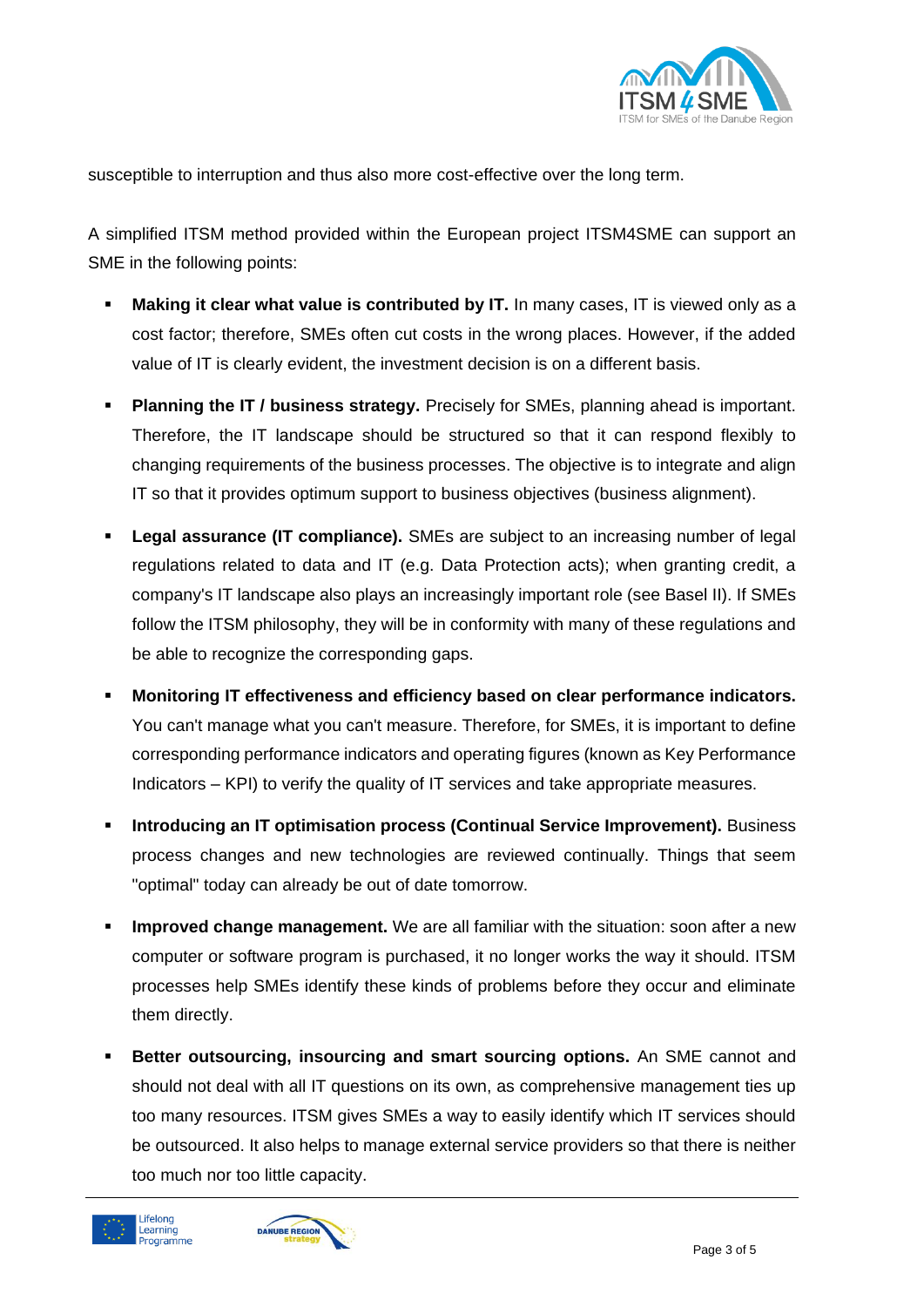

But how can SMEs start with IT service management? The project ITSM4SME supported by the Life Long Learning programme of the European Union developed a simplified IT Service Management method for SMEs of the Danube Region to implement IT service management and innovations. The project relies on the results of the successful European INTERREG project INNOTRAIN IT. More than 25 different "best-practice-examples" for service-orientated SMEs have been gathered in six European regions as part of INNOTRAIN IT. They form the knowledge base for trainings in the areas of cost optimization of IT processes and business process redesign as well as process and product innovations. The learning modules of ITSM4SME focus on different service topic, like

- The **Implementation level of the method** (e.g. How to define a service catalogue? How do I implement a service desk?)
- **The IT infrastructure level** (such as standardization, automation, and possibly outsourcing of services like printing or hosting services)
- **The Level of business processes** (e.g. integration of external sales-services and standardization of logistics services)
- **The Final product level** (sale of internal support-services to external customers, sale of IT-supported after-sale-services).

This method as well as the ITSM4SME training program are strictly modular. After an analysis of the to be status, the SME is offered the necessary modules only. If needed, the growing path to a higher level of qualifications can be suggested. Interested people can still get access to an eLearning platform with short courses and modelling tools for the enterprise architecture. With those tools, everybody can work on solutions for case studies – together with other managers and IT-directors in the region. More information can be found on the internet at www.itsm4SME.eu.

## **9,306 Characters / 1,506 Words**

## **About ITSM4SME (www.itsm4sme.eu)**

The ITSM4SME project builds on the results of the INTERREG IVB Central Europe project INNOTRAIN IT. The innovative project results, for example the ITSM method, the training concept, training materials and the ITSM modelling tool, are be adapted and transferred to the countries of Bulgaria, Romania and Slovenia. Accordingly, the consortium consists of three partners, who were part of the INNOTRAIN IT consortium and cover parts of the conceptual